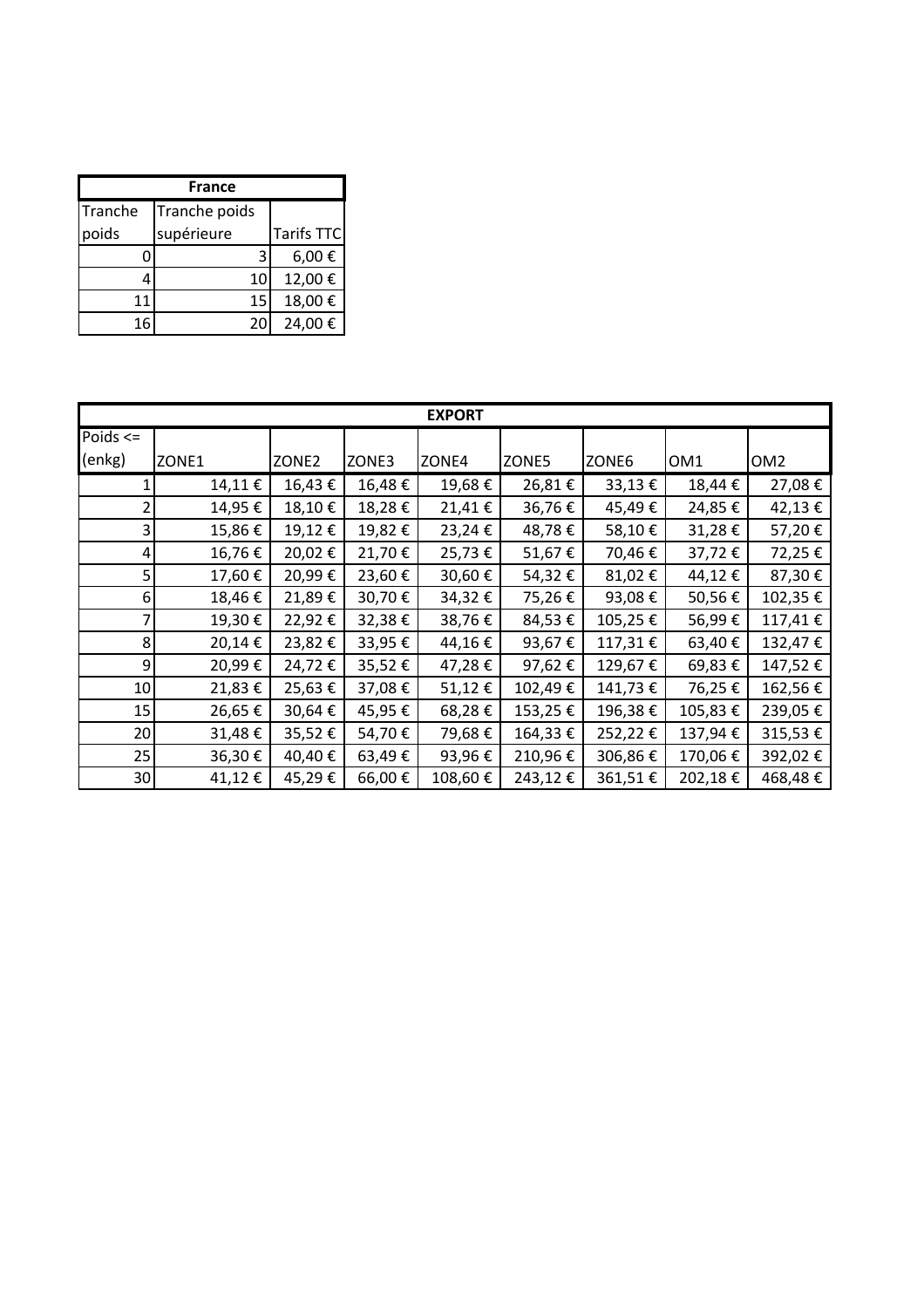| <b>CODE ISO</b> | <b>PAYS</b>                              | <b>ZONE</b>             |
|-----------------|------------------------------------------|-------------------------|
| DE              | ALLEMAGNE                                | $\mathbf{1}$            |
| BE              | <b>BELGIQUE</b>                          | $\mathbf{1}$            |
| <b>NL</b>       | PAYS-BAS                                 | $\mathbf{1}$            |
| LU              | LUXEMBOURG                               | $\mathbf{1}$            |
| AD              | ANDORRE                                  | $\mathbf{1}$            |
| L1              | LIECHTENSTEIN                            | $\mathbf{1}$            |
| GB              | ROYAUME-UNI                              | $\overline{2}$          |
| IT              | <b>ITALIE</b>                            | $\overline{2}$          |
| ES              | <b>ESPAGNE</b>                           | $\overline{2}$          |
| <b>CH</b>       | <b>SUISSE</b>                            | $\overline{2}$          |
| GI              | <b>GIBRALTAR</b>                         | $\overline{c}$          |
| GG              | <b>GUERNESEY</b>                         | $\overline{2}$          |
| JE              | <b>JERSEY</b>                            | $\overline{2}$          |
| VA              | SAINT-SIÈGE (ÉTAT DE LA CITÉ DU VATICAN) | $\overline{c}$          |
| AT              | <b>AUTRICHE</b>                          | $\overline{2}$          |
| IE              | <b>IRLANDE</b>                           | $\overline{c}$          |
| PT              | PORTUGAL                                 | $\mathbf 2$             |
| DK              | DANEMARK                                 | $\overline{\mathbf{3}}$ |
| EE              | <b>ESTONIE</b>                           | $\overline{\mathbf{3}}$ |
| HU              | <b>HONGRIE</b>                           | $\overline{3}$          |
| LV              | LETTONIE                                 | $\overline{3}$          |
| LT              | LITUANIE                                 | $\mathbf{a}$            |
| PL              | POLOGNE                                  | $\overline{3}$          |
| SK              | SLOVAQUIE                                | $\overline{\mathbf{3}}$ |
| SI              | SLOVÉNIE                                 | $\overline{\mathbf{3}}$ |
| CZ              | TCHÈQUE, RÉPUBLIQUE                      | $\overline{\mathsf{a}}$ |
| HR              | CROATIE                                  | $\pmb{4}$               |
| FI.             | <b>FINLANDE</b>                          | 4                       |
| GR              | GRÈCE                                    | $\overline{\mathbf{r}}$ |
| IS              | <b>ISLANDE</b>                           | $\overline{4}$          |
| <b>NO</b>       | NORVÈGE                                  | 4                       |
| RO              | ROUMANIE                                 | 4                       |
| SE              | <b>SUÈDE</b>                             | 4                       |
| AL              | ALBANIE                                  | 4                       |
| DZ              | ALGÉRIE                                  | 4                       |
| BY              | BÉLARUS                                  | 4                       |
| BA              | BOSNIE-HERZÉGOVINE                       | $\pmb{4}$               |
| BG              | <b>BULGARIE</b>                          | 4                       |
| GE              | <b>GÉORGIE</b>                           | 4                       |
| LY              | LIBYE                                    | 4                       |
| MK              | MACÉDOINE, L'EX-RÉPUBLIQUE YOUGOSLAVE DE | $\pmb{4}$               |
| MT              | <b>MALTE</b>                             | 4                       |
| MA              | <b>MAROC</b>                             | 4                       |
| MR              | <b>MAURITANIE</b>                        | $\pmb{4}$               |
| MD              | MOLDOVA, RÉPUBLIQUE DE                   | 4                       |
| ME              | MONTÉNÉGRO                               | $\pmb{4}$               |
| <b>RS</b>       | <b>SERBIE</b>                            | 4                       |
| TN              | <b>TUNISIE</b>                           | $\overline{\mathbf{r}}$ |
| UA              | <b>UKRAINE</b>                           | $\overline{\mathbf{r}}$ |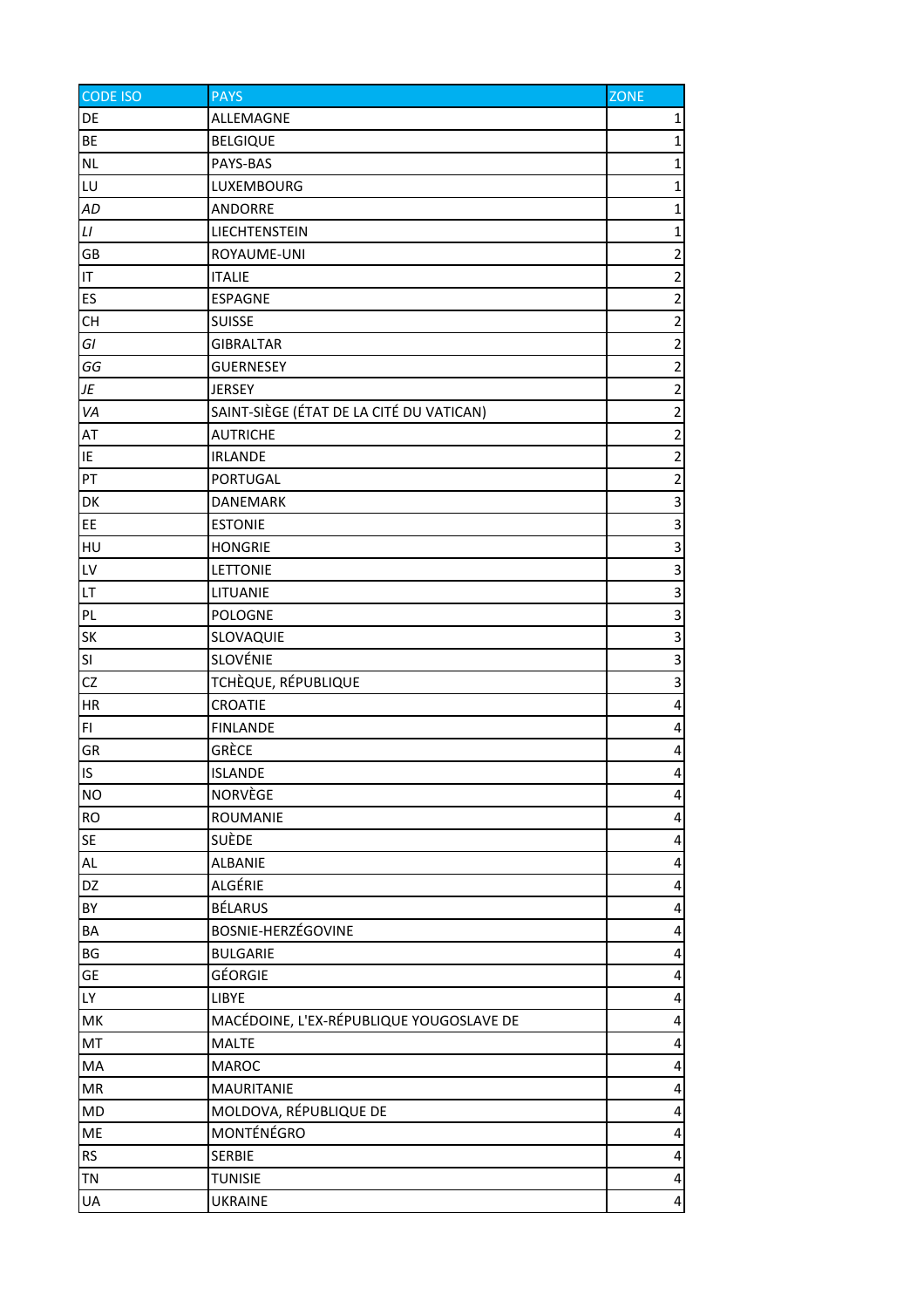| <b>TR</b>            | <b>TURQUIE</b>                   | $\overline{\mathbf{r}}$ |
|----------------------|----------------------------------|-------------------------|
| AU                   | <b>AUSTRALIE</b>                 | 5                       |
| CA                   | CANADA                           | $\overline{\mathbf{5}}$ |
| CN                   | <b>CHINE</b>                     | 5                       |
| $\mathsf{KR}\xspace$ | CORÉE, RÉPUBLIQUE DE             | $\overline{\mathbf{5}}$ |
| US                   | ÉTATS-UNIS                       | 5                       |
| НK                   | <b>HONG KONG</b>                 | $\overline{\mathbf{5}}$ |
| $\sf IL$             | <b>ISRAËL</b>                    | 5                       |
| JP                   | <b>JAPON</b>                     | 5                       |
| SG                   | SINGAPOUR                        | $\overline{\mathbf{5}}$ |
| TW                   | TAÏWAN, PROVINCE DE CHINE        | $\overline{\mathbf{5}}$ |
| TH                   | THAÏLANDE                        | 5                       |
| VN                   | <b>VIET NAM</b>                  | 5                       |
| ${\sf IN}$           | <b>INDE</b>                      |                         |
| <b>RU</b>            | RUSSIE, FÉDÉRATION DE            | 5                       |
| AF                   | <b>AFGHANISTAN</b>               | $\boldsymbol{6}$        |
| AX                   | ÅLAND, ÎLES                      | 6                       |
| AI                   | ANGUILLA                         | 6                       |
| AQ                   | ANTARCTIQUE                      | 6                       |
| AG                   | ANTIGUA-ET-BARBUDA               | 6                       |
| AR                   | ARGENTINE                        | 6                       |
| AM                   | ARMÉNIE                          | 6                       |
| AW                   | <b>ARUBA</b>                     | 6                       |
| AZ                   | AZERBAÏDJAN                      | 6                       |
| BS                   | <b>BAHAMAS</b>                   | 6                       |
| <b>BD</b>            | BANGLADESH                       | 6                       |
| BB                   | <b>BARBADE</b>                   | 6                       |
| BZ                   | <b>BELIZE</b>                    | 6                       |
| <b>BM</b>            | <b>BERMUDES</b>                  | $6 \mid$                |
| BT                   | <b>BHOUTAN</b>                   | $\boldsymbol{6}$        |
| <b>BO</b>            | BOLIVIE, l'ÉTAT PLURINATIONAL DE | $6\vert$                |
| <b>BQ</b>            | BONAIRE, SAINT-EUSTACHE ET SABA  | 6                       |
| BV                   | <b>BOUVET, ÎLE</b>               | 6                       |
| BR                   | <b>BRÉSIL</b>                    | $\boldsymbol{6}$        |
| BN                   | <b>BRUNEI DARUSSALAM</b>         | $\boldsymbol{6}$        |
| KY                   | CAÏMANS, ÎLES                    | $\boldsymbol{6}$        |
| КH                   | CAMBODGE                         | $\boldsymbol{6}$        |
| CL                   | CHILI                            | $\boldsymbol{6}$        |
| ${\sf C} {\sf X}$    | CHRISTMAS, ÎLE                   | 6                       |
| cc                   | COCOS (KEELING), ÎLES            | 6                       |
| ${\rm CO}$           | COLOMBIE                         | $\boldsymbol{6}$        |
| СK                   | COOK, ÎLES                       | $\boldsymbol{6}$        |
| ${\sf CR}$           | <b>COSTA RICA</b>                | 6                       |
| ${\sf C}{\sf U}$     | <b>CUBA</b>                      | 6                       |
| <b>CW</b>            | CURAÇAO                          | 6                       |
| DO                   | DOMINICAINE, RÉPUBLIQUE          | 6                       |
| DM                   | DOMINIQUE                        | $\boldsymbol{6}$        |
| SV                   | EL SALVADOR                      | $6 \mid$                |
| EC                   | ÉQUATEUR                         | $\boldsymbol{6}$        |
| FK                   | FALKLAND, ÎLES (MALVINAS)        | $6 \mid$                |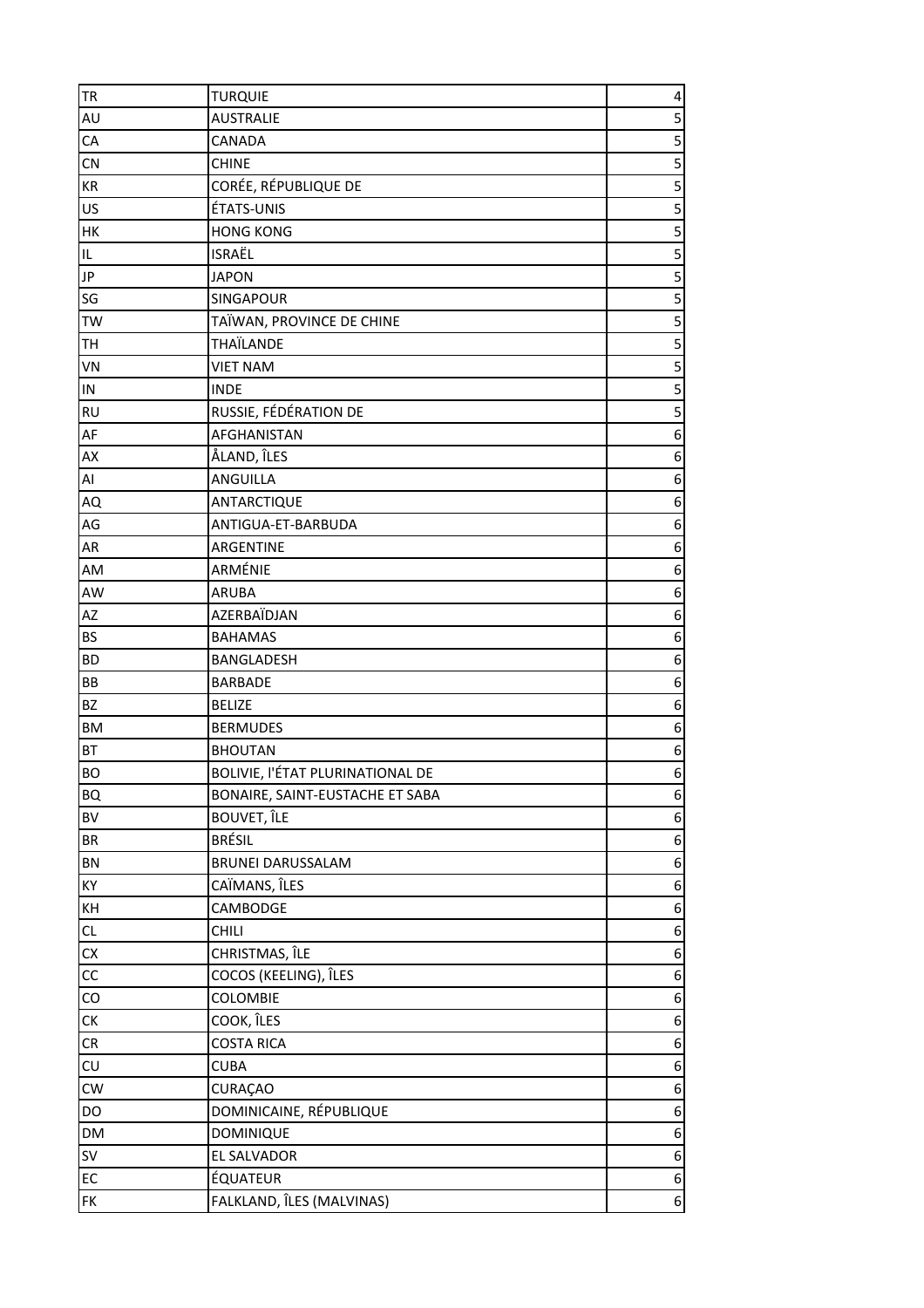| FO                     | FÉROÉ, ÎLES                                  | 6                |
|------------------------|----------------------------------------------|------------------|
| FJ                     | <b>FIDJI</b>                                 | 6                |
| GS                     | GÉORGIE DU SUD-ET-LES ÎLES SANDWICH DU SUD   | 6                |
| GD                     | <b>GRENADE</b>                               | 6                |
| GL                     | <b>GROENLAND</b>                             | 6                |
| GU                     | <b>GUAM</b>                                  | 6                |
| GT                     | <b>GUATEMALA</b>                             | 6                |
| GY                     | <b>GUYANA</b>                                | 6                |
| HT                     | <b>HAÏTI</b>                                 | 6                |
| HM                     | HEARD-ET-ÎLES MACDONALD, ÎLE                 | 6                |
| HN                     | <b>HONDURAS</b>                              | 6                |
| IM                     | ÎLE DE MAN                                   | 6                |
| <b>UM</b>              | ÎLES MINEURES ÉLOIGNÉES DES ÉTATS-UNIS       | 6                |
| VG                     | ÎLES VIERGES BRITANNIQUES                    | 6                |
| VI                     | ÎLES VIERGES DES ÉTATS-UNIS                  | 6                |
| ID                     | <b>INDONÉSIE</b>                             | 6                |
| JM                     | <b>JAMAÏQUE</b>                              | 6                |
| KZ                     | <b>KAZAKHSTAN</b>                            | 6                |
| KG                     | KIRGHIZISTAN                                 | 6                |
| ΚI                     | <b>KIRIBATI</b>                              | 6                |
| LA                     | LAO, RÉPUBLIQUE DÉMOCRATIQUE POPULAIRE       | 6                |
| <b>MO</b>              | <b>MACAO</b>                                 | 6                |
| MY                     | <b>MALAISIE</b>                              | 6                |
| MV                     | <b>MALDIVES</b>                              | 6                |
| <b>MP</b>              | MARIANNES DU NORD, ÎLES                      | 6                |
| MH                     | MARSHALL, ÎLES                               | 6                |
| MX                     | <b>MEXIQUE</b>                               | 6                |
| FM                     | MICRONÉSIE, ÉTATS FÉDÉRÉS DE                 | 6                |
| MN                     | <b>MONGOLIE</b>                              | 6                |
| MS                     | <b>MONTSERRAT</b>                            | 6                |
| MM                     | <b>MYANMAR</b>                               | $\boldsymbol{6}$ |
| <b>NR</b>              | <b>NAURU</b>                                 | 6                |
| <b>NP</b>              | NÉPAL                                        | 6                |
| $\mathsf{N}\mathsf{I}$ | <b>NICARAGUA</b>                             | $\boldsymbol{6}$ |
| <b>NU</b>              | NIUÉ                                         | 6                |
| <b>NF</b>              | NORFOLK, ÎLE                                 | 6                |
| <b>NZ</b>              | NOUVELLE-ZÉLANDE                             | 6                |
| IO                     | OCÉAN INDIEN, TERRITOIRE BRITANNIQUE DE L'   | $\boldsymbol{6}$ |
| UZ                     | OUZBÉKISTAN                                  | 6                |
| PK                     | <b>PAKISTAN</b>                              | $\boldsymbol{6}$ |
| PW                     | <b>PALAOS</b>                                | 6                |
|                        |                                              |                  |
| PA                     | PANAMA                                       | 6                |
| PG                     | PAPOUASIE-NOUVELLE-GUINÉE                    | 6                |
| PY                     | PARAGUAY                                     | 6                |
| PE                     | PÉROU                                        | 6                |
| PH                     | <b>PHILIPPINES</b>                           | 6                |
| PN                     | <b>PITCAIRN</b>                              | $\boldsymbol{6}$ |
| PR                     | PORTO RICO                                   | $\boldsymbol{6}$ |
| SH                     | SAINTE-HÉLÈNE, ASCENSION ET TRISTAN DA CUNHA | 6                |
| LC                     | SAINTE-LUCIE                                 | $\boldsymbol{6}$ |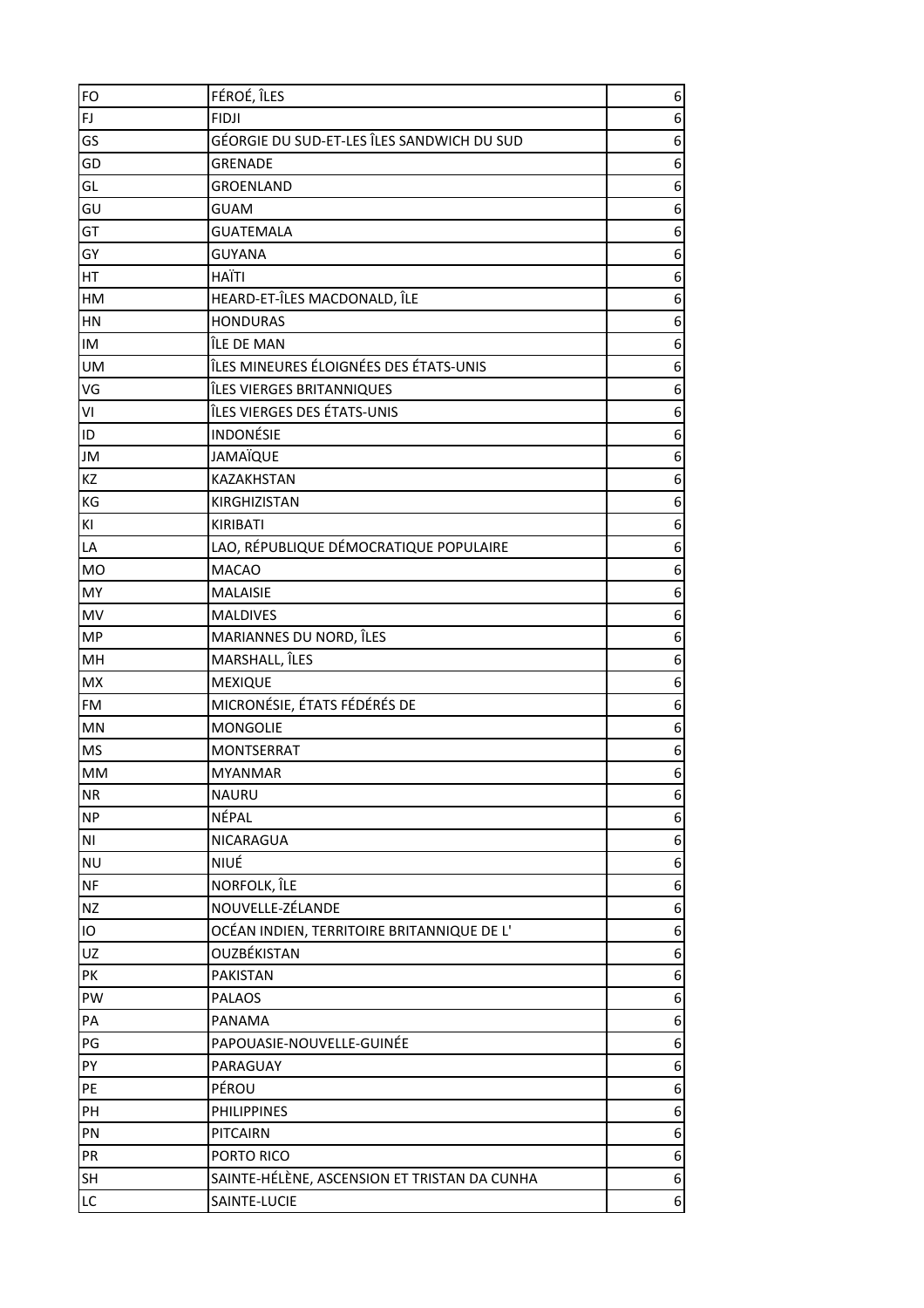| KN                       | SAINT-KITTS-ET-NEVIS                  | $\boldsymbol{6}$ |
|--------------------------|---------------------------------------|------------------|
| SM                       | SAINT-MARIN                           | 6                |
| SX                       | SAINT-MARTIN (PARTIE NÉERLANDAISE)    | 6                |
| VC                       | SAINT-VINCENT-ET-LES GRENADINES       | 6                |
| SB                       | SALOMON, ÎLES                         | 6                |
| <b>WS</b>                | SAMOA                                 | 6                |
| AS                       | <b>SAMOA AMÉRICAINES</b>              | 6                |
| LK                       | <b>SRI LANKA</b>                      | 6                |
| SR                       | SURINAME                              | 6                |
| SJ                       | SVALBARD ET ÎLE JAN MAYEN             | 6                |
| TJ                       | <b>TADJIKISTAN</b>                    | 6                |
| <b>TL</b>                | <b>TIMOR-LESTE</b>                    | 6                |
| TΚ                       | <b>TOKELAU</b>                        | 6                |
| <b>TO</b>                | <b>TONGA</b>                          | 6                |
| TT                       | TRINITÉ-ET-TOBAGO                     | 6                |
| TM                       | TURKMÉNISTAN                          | 6                |
| <b>TC</b>                | TURKS-ET-CAÏCOS, ÎLES                 | 6                |
| ${\sf TV}$               | TUVALU                                | 6                |
| UY                       | <b>URUGUAY</b>                        | 6                |
| VU                       | VANUATU                               | 6                |
| VE                       | VENEZUELA, RÉPUBLIQUE BOLIVARIENNE DU | $\boldsymbol{6}$ |
| ZA                       | AFRIQUE DU SUD                        | 6                |
| AO                       | ANGOLA                                | 6                |
| SA                       | <b>ARABIE SAOUDITE</b>                | 6                |
| BH                       | <b>BAHREIN</b>                        | 6                |
| BJ                       | <b>BÉNIN</b>                          | 6                |
| <b>BW</b>                | <b>BOTSWANA</b>                       | 6                |
| BF                       | <b>BURKINA FASO</b>                   | 6                |
| BI                       | <b>BURUNDI</b>                        | 6                |
| <b>CM</b>                | CAMEROUN                              | 6                |
| CV                       | CAP-VERT                              | $6 \mid$         |
| $\mathsf{C}\mathsf{F}$   | CENTRAFRICAINE, RÉPUBLIQUE            | 6                |
| CY                       | <b>CHYPRE</b>                         | 6                |
| KM                       | <b>COMORES</b>                        | $\boldsymbol{6}$ |
| $\mathsf{CG}\phantom{.}$ | CONGO                                 | $\boldsymbol{6}$ |
| CD                       | CONGO, LA RÉPUBLIQUE DÉMOCRATIQUE DU  | 6                |
| TZ                       | TANZANIE, RÉPUBLIQUE-UNIE DE          | 6                |
| TD                       | <b>TCHAD</b>                          | 6                |
| TG                       | <b>TOGO</b>                           | 6                |
| YE                       | YÉMEN                                 | 6                |
| ZM                       | ZAMBIE                                | $\boldsymbol{6}$ |
| ZW                       | ZIMBABWE                              | 6                |
| SO                       | SOMALIE                               | 6                |
| SD                       | SOUDAN                                | 6                |
| SS                       | SOUDAN DU SUD                         | 6                |
| SZ                       | SWAZILAND                             | 6                |
| SY                       | SYRIENNE, RÉPUBLIQUE ARABE            | $\boldsymbol{6}$ |
| JO                       | <b>JORDANIE</b>                       | $\boldsymbol{6}$ |
| KE                       | <b>KENYA</b>                          | $\boldsymbol{6}$ |
| KW                       | <b>KOWEIT</b>                         | $6 \mid$         |
|                          |                                       |                  |